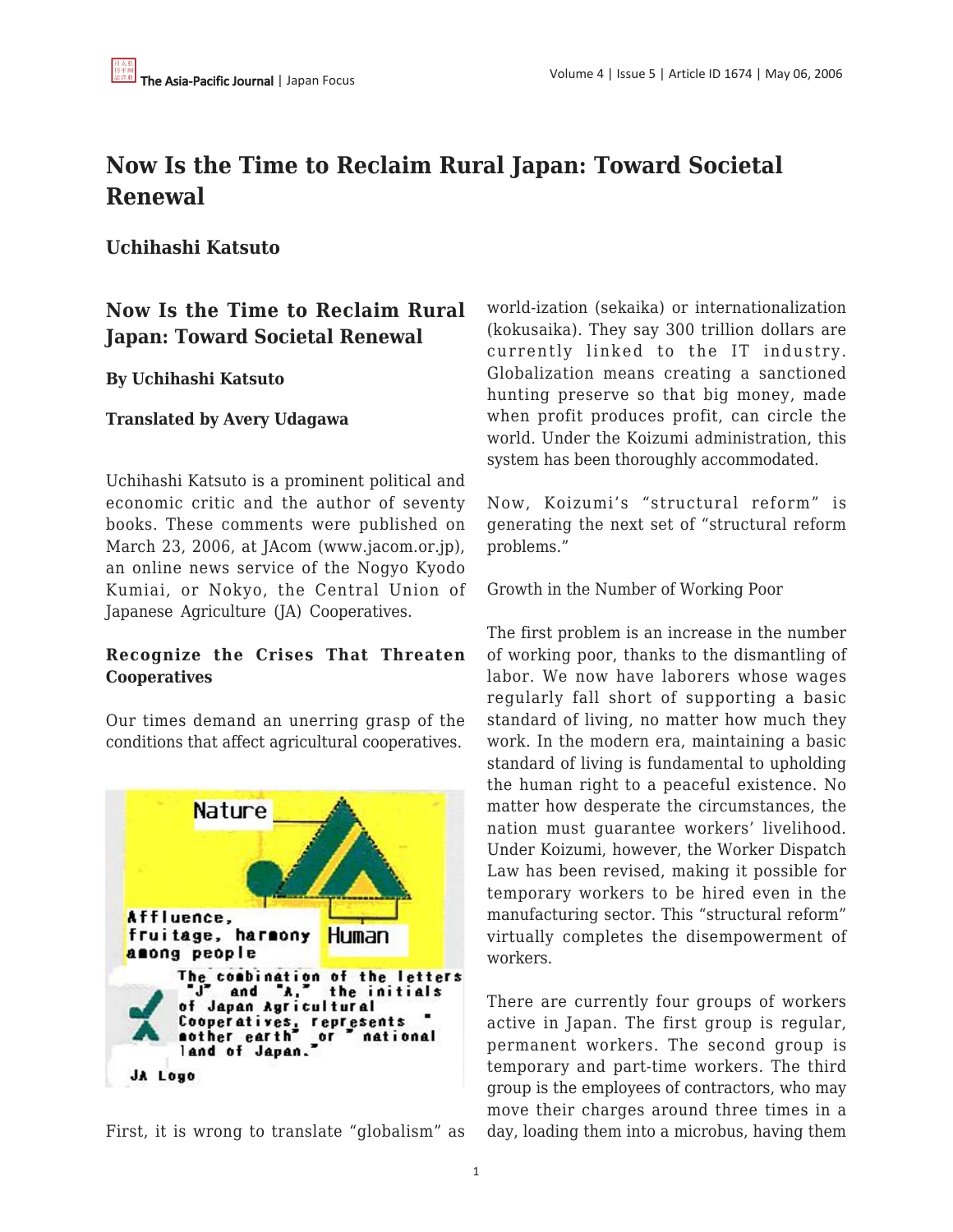

work the morning here and the afternoon there. Finally, the fourth group of workers is made up of the pseudo-independent selfemployed. So, besides having regular workers, we have three types of irregular workers, and remuneration for the latter is not only unequal but languishing somewhere around 40 percent of full salary. Remuneration for irregular workers also routinely fails to include social insurance. In every sense, this is cheap labor power. Japanese companies are treating Japanese workers as disposable goods.

#### The Collapse of Agriculture

The second problem created by "structural reform" is the collapse of agriculture. 53 percent of the land in our country is experiencing serious depopulation. Land is being laid waste at a breathtaking rate. In the past, we routinely referred to "balanced development of the land," but public investment now focuses entirely on the cities, while rural areas are being abandoned.

| Number of person engaged in agriculture classified by age |                               |           |           |           |          | As of January 1, 2002                                    |           |  |
|-----------------------------------------------------------|-------------------------------|-----------|-----------|-----------|----------|----------------------------------------------------------|-----------|--|
| (Unit: number)                                            |                               |           |           |           |          | Source : Ministry of Agriculture, Forestry and Fisheries |           |  |
| 2,000,000                                                 |                               |           |           |           |          |                                                          |           |  |
| 1,500,000                                                 |                               |           |           |           |          |                                                          | 1,503,780 |  |
|                                                           |                               |           | 1,165,790 | 1,245,180 |          |                                                          |           |  |
| 1.000.000                                                 |                               |           |           |           |          | 787,980                                                  |           |  |
|                                                           | 425,390                       | 609,030   |           |           | 640,930  |                                                          |           |  |
| 500,000                                                   | 131,670                       |           |           |           |          |                                                          |           |  |
| 0                                                         |                               |           |           |           |          |                                                          |           |  |
|                                                           | $15 - 19$ Age<br><b>00.00</b> | $30 - 39$ | $\cdots$  | $50 - 59$ | $\cdots$ | $65 - 69$                                                | . .       |  |

The aging agricultural population



The Transfer of Assets from Households to Companies

The third problem is the systematic transfer of wealth from households to financial institutions, and further to corporations. This means shrinking household budgets and fattening business sectors. In 2003, the average rate of profit for companies listed on the Tokyo Stock Exchange increased some 79 percent over the previous year, but what about sales? They rose just 1.3 percent. How did corporate profits increase so dramatically while sales languished in the 1-percent bracket? One answer is corporate layoffs. Another is the transfer of income from households. The Koizumi administration claims that financial institutions have done away with bad debt, but the capital to accomplish that came from households. Since the early 1990s, I have been saying that the lowering of interest rates and the official discount rate amounts to diversion of household income. Recently this view became mainstream, and not long ago, the president of the Bank of Japan acknowledged to the Diet that 154 trillion yen in household income has been transferred to the corporate sector. It was not prudent fiscal management that put an end to bad debt—it was money from Japanese households.

These three are the new "structural reform problems" that the Koizumi administration has created.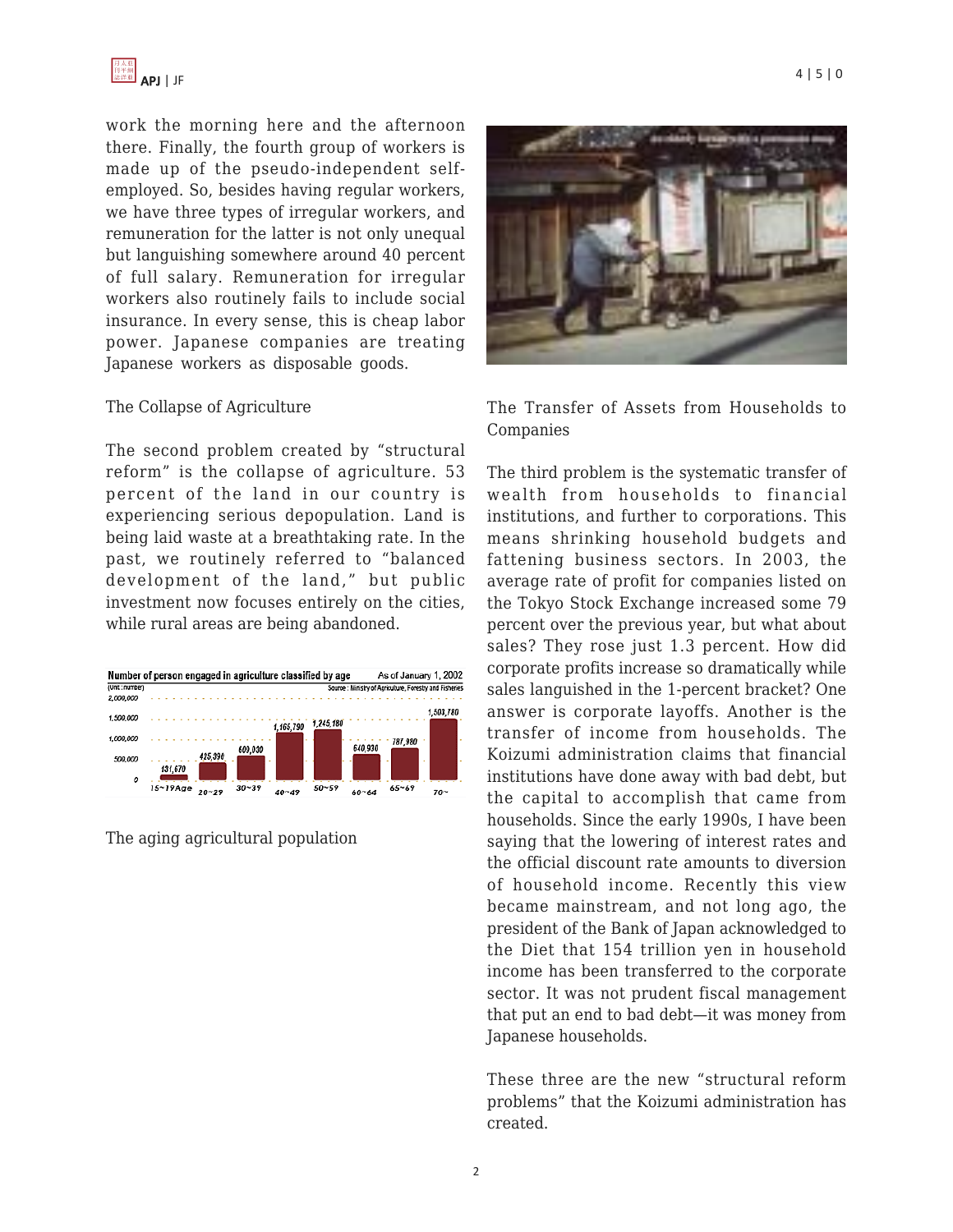#### **Craft a Message That Reunifies Society**

Japan currently bears close resemblance to England at the time when the Rochdale cooperative was formed in the 1840s. Unemployment was then spreading like the plague, and in the absence of labor regulation, child labor was rampant.

Agricultural land was also being enclosed, and landed farmers driven out, in the wake of the Industrial Revolution. This was the enclosure movement, in which capital bought out family farms and dispersed households. The number of orphans increased, and these children were put to work in the textile mills.

If you look at the records of this period, you find that the number of beds supplied was just one third of the number of children. In other words, they were making children work in three shifts. Children who finished their work would wake up sleeping children so they would have a place to sleep. Supported by this kind of child labor, England's textile industry grew.

In response, a movement formed calling for prohibition of child labor and establishment of the so-called Factory Acts. The Rochdale Society of Equitable Pioneers formed at this time. The Rochdale Pioneers declared that if there were no jobs, people could create them, and if there was no food, people could produce it. In a country that has lost societal unity, they asked, who will restore unity but cooperatives? That was how the Rochdale cooperative got its start.

If you want to know why the Koizumi administration and the business world see cooperatives as the enemy, you have only to study this history to find out.

The role of the cooperative is clear: it has to put the brakes on "progress" and continue to declare that "structural reforms" may be creating new structural problems.

The other side is arming itself with theories to defend creation of the limitless hunting preserve, as in calling for dismantling of Zennoh (the National Federation of Agricultural Co-operative Associations). The other side rejects coexistence with cooperatives, let alone a mutually beneficial relationship. Zen-noh may have problems, but the important thing is to make necessary corrections in full awareness of the pressures of the times. A true crisis will ensue if this cannot be achieved. The first step is accurate recognition of current conditions.



Zen-no Grain Corporation

The policy of spreading widespread ignorance—of grooming a citizenry oblivious to problems, dividing people into camps, and stimulating infighting—is enabling policymakers to grow the market and spark continuous competition. Competition is the